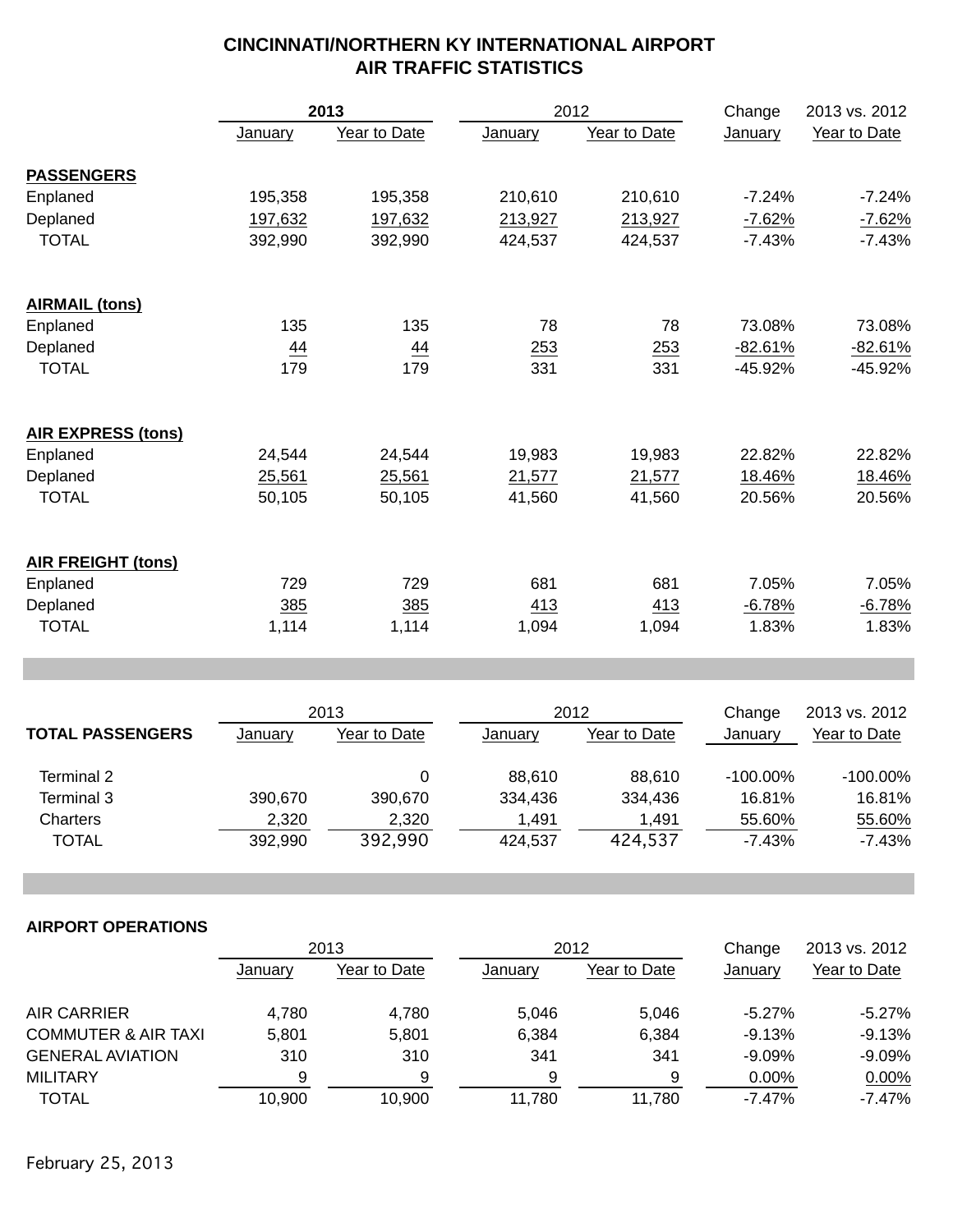|                           |          | 2013         |          | 2012         | Change    | 2013 vs. 2012 |
|---------------------------|----------|--------------|----------|--------------|-----------|---------------|
|                           | February | Year to Date | February | Year to Date | February  | Year to Date  |
| <b>PASSENGERS</b>         |          |              |          |              |           |               |
| Enplaned                  | 186,483  | 381,841      | 219,097  | 429,707      | $-14.89%$ | $-11.14%$     |
| Deplaned                  | 178,239  | 375,871      | 216,221  | 430,148      | $-17.57%$ | $-12.62%$     |
| <b>TOTAL</b>              | 364,722  | 757,712      | 435,318  | 859,855      | $-16.22%$ | $-11.88%$     |
|                           |          |              |          |              |           |               |
| <b>AIRMAIL (tons)</b>     |          |              |          |              |           |               |
| Enplaned                  | 39       | 174          | 74       | 152          | $-47.30%$ | 14.47%        |
| Deplaned                  | 101      | 145          | 104      | 357          | $-2.88%$  | $-59.38%$     |
| <b>TOTAL</b>              | 140      | 319          | 178      | 509          | $-21.35%$ | $-37.33%$     |
| <b>AIR EXPRESS (tons)</b> |          |              |          |              |           |               |
| Enplaned                  | 21,806   | 46,350       | 22,328   | 42,311       | $-2.34%$  | 9.55%         |
| Deplaned                  | 21,626   | 47,187       | 22,973   | 44,550       | $-5.86%$  | 5.92%         |
| <b>TOTAL</b>              | 43,432   | 93,537       | 45,301   | 86,861       | -4.13%    | 7.69%         |
|                           |          |              |          |              |           |               |
| <b>AIR FREIGHT (tons)</b> |          |              |          |              |           |               |
| Enplaned                  | 63       | 792          | 735      | 1,416        | $-91.43%$ | $-44.07%$     |
| Deplaned                  | 63       | 448          | 458      | 871          | $-86.24%$ | $-48.56%$     |
| <b>TOTAL</b>              | 126      | 1,240        | 1,193    | 2,287        | $-89.44%$ | $-45.78%$     |

| <b>TOTAL PASSENGERS</b> | 2013     |              | 2012     |              | Change      | 2013 vs. 2012 |
|-------------------------|----------|--------------|----------|--------------|-------------|---------------|
|                         | February | Year to Date | February | Year to Date | Februarv    | Year to Date  |
| Terminal 2              |          | 0            | 90.722   | 179.332      | $-100.00\%$ | $-100.00\%$   |
| Terminal 3              | 362,670  | 753.340      | 342.835  | 677.271      | 5.79%       | 11.23%        |
| Charters                | 2,052    | 4.372        | 1.761    | 3.252        | 16.52%      | 34.44%        |
| TOTAL                   | 364.722  | 757,712      | 435.318  | 859,855      | $-16.22%$   | $-11.88%$     |

#### **AIRPORT OPERATIONS**

|                                | 2013     |              | 2012     |              | Change     | 2013 vs. 2012 |
|--------------------------------|----------|--------------|----------|--------------|------------|---------------|
|                                | February | Year to Date | February | Year to Date | February   | Year to Date  |
| AIR CARRIER                    | 4.356    | 9.136        | 4.917    | 9.963        | $-11.41%$  | $-8.30\%$     |
| <b>COMMUTER &amp; AIR TAXI</b> | 5.376    | 11.177       | 6,079    | 12.463       | $-11.56\%$ | $-10.32\%$    |
| <b>GENERAL AVIATION</b>        | 290      | 600          | 319      | 660          | $-9.09\%$  | $-9.09\%$     |
| <b>MILITARY</b>                |          | 17           | 10       | 19           | $-20.00\%$ | $-10.53%$     |
| <b>TOTAL</b>                   | 10,030   | 20.930       | 11.325   | 23.105       | $-11.43\%$ | $-9.41%$      |

March 15, 2013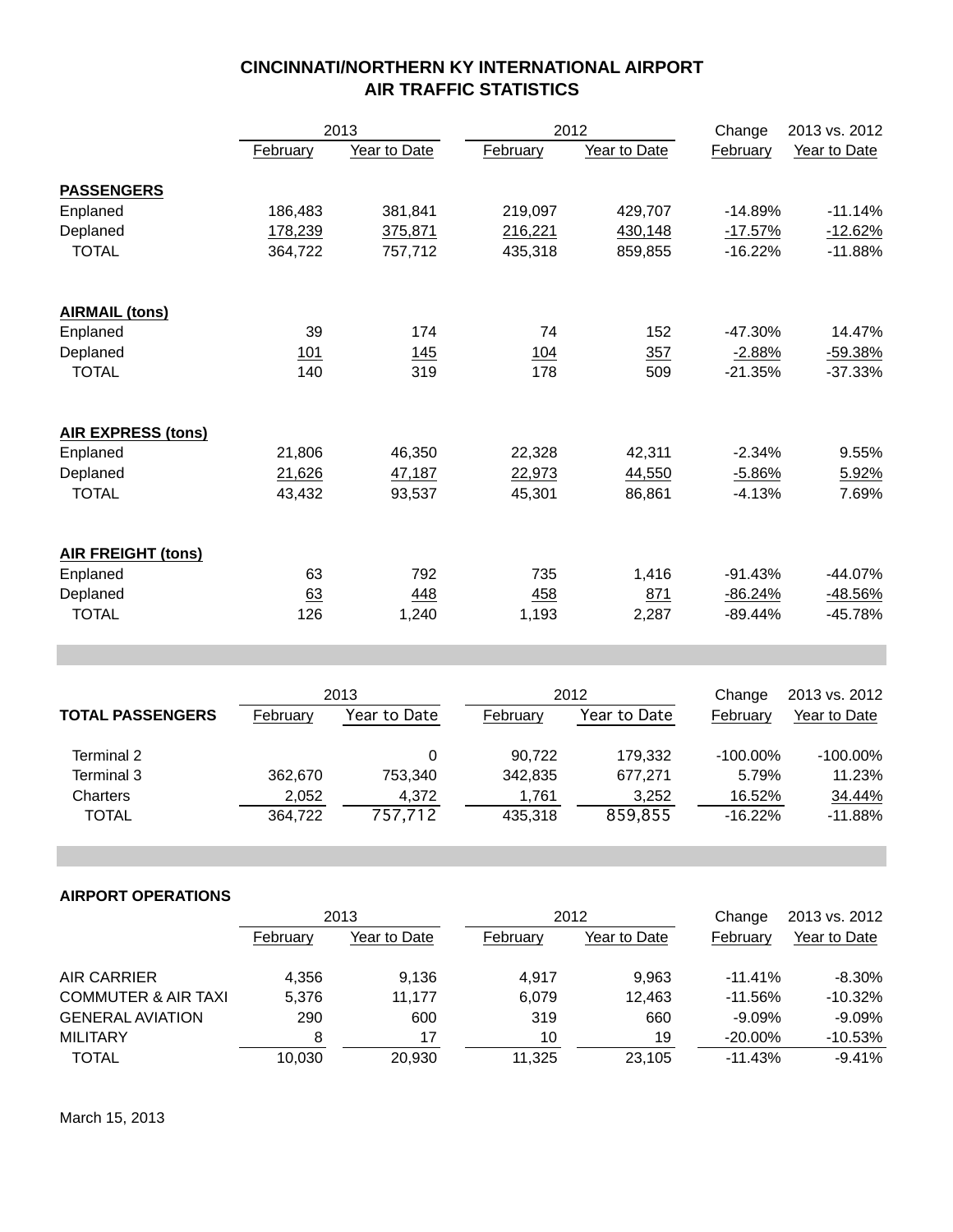|                           |         | 2013             | 2012       |              | Change         | 2013 vs. 2012 |
|---------------------------|---------|------------------|------------|--------------|----------------|---------------|
|                           | March   | Year to Date     | March      | Year to Date | March          | Year to Date  |
| <b>PASSENGERS</b>         |         |                  |            |              |                |               |
| Enplaned                  | 265,185 | 647,026          | 282,605    | 712,312      | $-6.16%$       | $-9.17%$      |
| Deplaned                  | 259,589 | 635,460          | 276,002    | 706,150      | $-5.95%$       | $-10.01%$     |
| <b>TOTAL</b>              | 524,774 | 1,282,486        | 558,607    | 1,418,462    | $-6.06%$       | $-9.59%$      |
| <b>AIRMAIL (tons)</b>     |         |                  |            |              |                |               |
| Enplaned                  | 115     | 289              | 79         | 231          | 45.57%         | 25.11%        |
| Deplaned                  | 45      | 190              | 34         | 391          | 32.35%         | $-51.41%$     |
| <b>TOTAL</b>              | 160     | 479              | 113        | 622          | 41.59%         | -22.99%       |
| <b>AIR EXPRESS (tons)</b> |         |                  |            |              |                |               |
| Enplaned                  | 25,619  | 71,969           | 22,697     | 65,008       | 12.87%         | 10.71%        |
| Deplaned                  | 27,252  | 74,439           | 26,446     | 70,996       | 3.05%          | 4.85%         |
| <b>TOTAL</b>              | 52,871  | 146,408          | 49,143     | 136,004      | 7.59%          | 7.65%         |
| <b>AIR FREIGHT (tons)</b> |         |                  |            |              |                |               |
| Enplaned                  | 707     | 1,499            | 785        | 2,201        | $-9.94%$       | $-31.89%$     |
| Deplaned                  | 419     | 867              | 559        | 1,430        | $-25.04%$      | $-39.37%$     |
| <b>TOTAL</b>              | 1,126   | 2,366            | 1,344      | 3,631        | $-16.22%$      | $-34.84%$     |
|                           |         |                  |            |              |                |               |
|                           |         | 2013             |            | 2012         |                | 2013 vs. 2012 |
| <b>TOTAL PASSENGERS</b>   | March   | Year to Date     | March      | Year to Date | March          | Year to Date  |
| Terminal 2                |         | $\boldsymbol{0}$ | 99,637     | 278,969      | -100.00%       | $-100.00\%$   |
| Terminal 3                | 517,736 | 1,271,076        | 456,581    | 1,133,852    | 13.39%         | 12.10%        |
| Charters                  | 7,038   | 11,410           | 2,389      | 5,641        | 194.60%        | 102.27%       |
| <b>TOTAL</b>              | 524,774 | 1,282,486        | 558,607    | 1,418,462    | $-6.06%$       | $-9.59%$      |
|                           |         |                  |            |              |                |               |
| <b>AIRPORT OPERATIONS</b> |         |                  |            |              |                |               |
|                           |         | 2013             |            | 2012         | Change         | 2013 vs. 2012 |
|                           | March   | Year to Date     | March      | Year to Date | March          | Year to Date  |
| $\overline{1}$            |         |                  | <b>700</b> |              | $\overline{2}$ | 0.0101        |

| AIR CARRIER         | 5.119  | 14.255 | 5.708  | 15.671 | $-10.32\%$ | $-9.04%$  |
|---------------------|--------|--------|--------|--------|------------|-----------|
| COMMUTER & AIR TAXI | 6.440  | 17.617 | 6.473  | 18.936 | $-0.51%$   | $-6.97\%$ |
| GENERAL AVIATION    | 347    | 947    | 369    | 1.029  | -5.96%     | -7.97%    |
| MILITARY            | 13     | 30     |        | 23     | 225.00%    | 30.43%    |
| <b>TOTAL</b>        | 11.919 | 32.849 | 12.554 | 35,659 | -5.06%     | $-7.88%$  |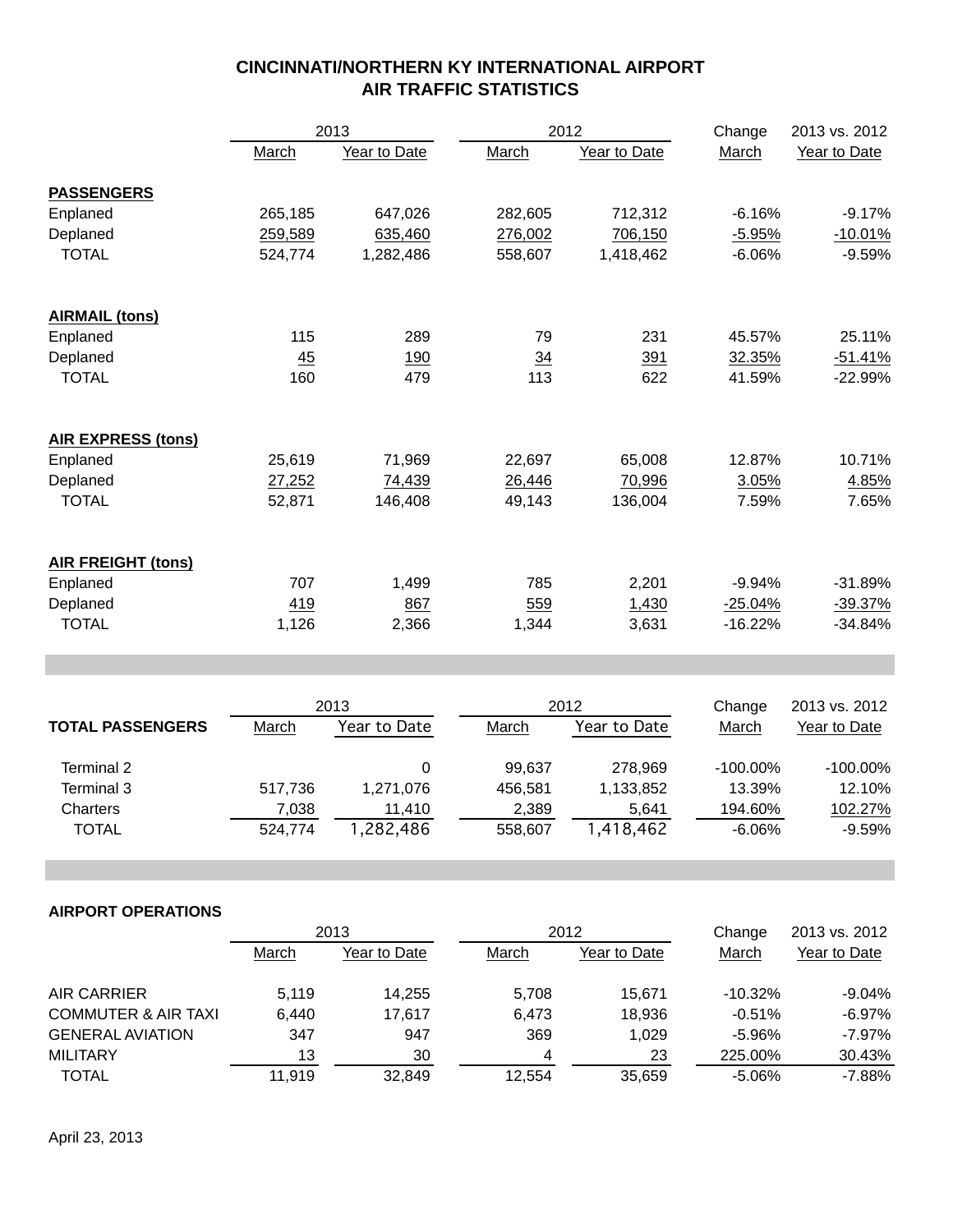|                           | 2013    |              |                | 2012         |              | 2013 vs. 2012 |
|---------------------------|---------|--------------|----------------|--------------|--------------|---------------|
|                           | April   | Year to Date | April          | Year to Date | <b>April</b> | Year to Date  |
| <b>PASSENGERS</b>         |         |              |                |              |              |               |
| Enplaned                  | 244,858 | 891,884      | 256,986        | 969,298      | $-4.72%$     | $-7.99%$      |
| Deplaned                  | 256,127 | 891,587      | 266,084        | 972,234      | $-3.74%$     | $-8.30%$      |
| <b>TOTAL</b>              | 500,985 | 1,783,471    | 523,070        | 1,941,532    | $-4.22%$     | $-8.14%$      |
| <b>AIRMAIL (tons)</b>     |         |              |                |              |              |               |
| Enplaned                  | 83      | 372          | 87             | 318          | $-4.60%$     | 16.98%        |
| Deplaned                  | 50      | <u>240</u>   | $\frac{28}{2}$ | 419          | 78.57%       | $-42.72%$     |
| <b>TOTAL</b>              | 133     | 612          | 115            | 737          | 15.65%       | $-16.96%$     |
| <b>AIR EXPRESS (tons)</b> |         |              |                |              |              |               |
| Enplaned                  | 26,242  | 98,211       | 23,552         | 88,560       | 11.42%       | 10.90%        |
| Deplaned                  | 26,579  | 101,018      | 24,055         | 95,051       | 10.49%       | 6.28%         |
| <b>TOTAL</b>              | 52,821  | 199,229      | 47,607         | 183,611      | 10.95%       | 8.51%         |
| <b>AIR FREIGHT (tons)</b> |         |              |                |              |              |               |
| Enplaned                  | 634     | 2,133        | 651            | 2,852        | $-2.61%$     | $-25.21%$     |
| Deplaned                  | 397     | 1,264        | 375            | 1,805        | 5.87%        | $-29.97%$     |
| <b>TOTAL</b>              | 1,031   | 3,397        | 1,026          | 4,657        | 0.49%        | $-27.06%$     |

|                         | 2013         |              | 2012         |              | Change      | 2013 vs. 2012 |
|-------------------------|--------------|--------------|--------------|--------------|-------------|---------------|
| <b>TOTAL PASSENGERS</b> | <b>April</b> | Year to Date | <b>April</b> | Year to Date | April       | Year to Date  |
| Terminal 2              |              | 0            | 99.329       | 378.298      | $-100.00\%$ | $-100.00\%$   |
| Terminal 3              | 496.010      | 1.767.086    | 421.393      | 1,555,245    | 17.71%      | 13.62%        |
| Charters                | 4.975        | 16.385       | 2,348        | 7.989        | 111.88%     | 105.09%       |
| TOTAL                   | 500.985      | 1,783,471    | 523.070      | 1,941,532    | $-4.22%$    | $-8.14%$      |

|                                | 2013   |              |        | 2012         |          | 2013 vs. 2012 |
|--------------------------------|--------|--------------|--------|--------------|----------|---------------|
|                                | April  | Year to Date | April  | Year to Date | April    | Year to Date  |
| AIR CARRIER                    | 5,150  | 19.405       | 5,489  | 21.160       | $-6.18%$ | $-8.29%$      |
| <b>COMMUTER &amp; AIR TAXI</b> | 6,362  | 23.979       | 6.017  | 24.953       | 5.73%    | $-3.90%$      |
| <b>GENERAL AVIATION</b>        | 385    | 1,332        | 343    | 1.372        | 12.24%   | $-2.92%$      |
| <b>MILITARY</b>                |        | 37           |        | 23           | $0.00\%$ | 60.87%        |
| <b>TOTAL</b>                   | 11.904 | 44.753       | 11.849 | 47,508       | 0.46%    | $-5.80\%$     |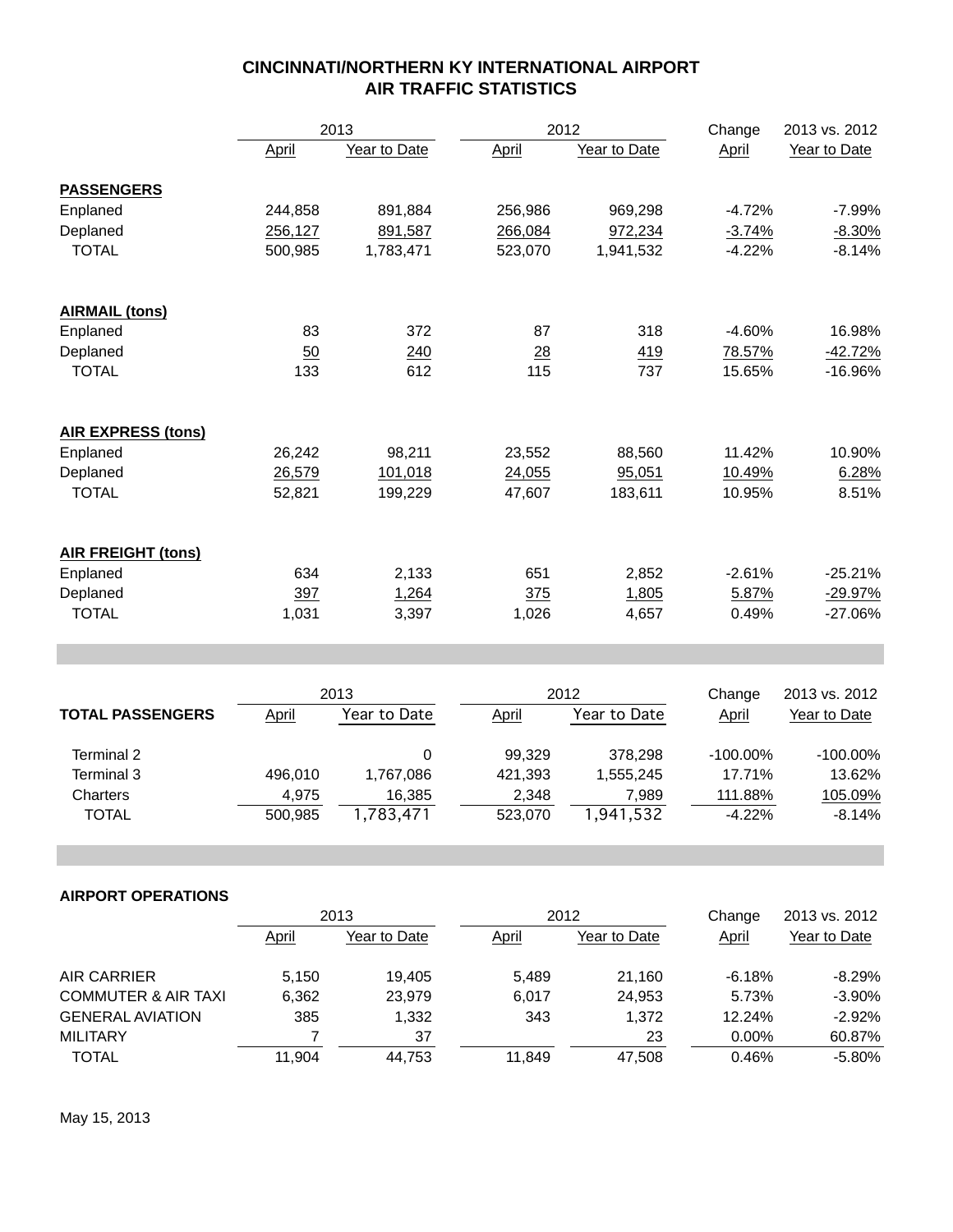|                           |         | 2013         |         | 2012         |           | 2013 vs. 2012 |
|---------------------------|---------|--------------|---------|--------------|-----------|---------------|
|                           | May     | Year to Date | May     | Year to Date | May       | Year to Date  |
| <b>PASSENGERS</b>         |         |              |         |              |           |               |
| Enplaned                  | 260,071 | 1,151,955    | 271,438 | 1,240,736    | $-4.19%$  | $-7.16%$      |
| Deplaned                  | 252,834 | 1,144,421    | 266,995 | 1,239,229    | $-5.30%$  | $-7.65%$      |
| <b>TOTAL</b>              | 512,905 | 2,296,376    | 538,433 | 2,479,965    | $-4.74%$  | $-7.40%$      |
| <b>AIRMAIL (tons)</b>     |         |              |         |              |           |               |
| Enplaned                  | 100     | 472          | 88      | 406          | 13.64%    | 16.26%        |
| Deplaned                  | 47      | 287          | 31      | 450          | 51.61%    | $-36.22%$     |
| <b>TOTAL</b>              | 147     | 759          | 119     | 856          | 23.53%    | $-11.33%$     |
| <b>AIR EXPRESS (tons)</b> |         |              |         |              |           |               |
| Enplaned                  | 27,817  | 126,028      | 24,518  | 113,078      | 13.46%    | 11.45%        |
| Deplaned                  | 28,271  | 129,289      | 25,399  | 120,450      | 11.31%    | 7.34%         |
| <b>TOTAL</b>              | 56,088  | 255,317      | 49,917  | 233,528      | 12.36%    | 9.33%         |
| <b>AIR FREIGHT (tons)</b> |         |              |         |              |           |               |
| Enplaned                  | 615     | 2,748        | 855     | 3,707        | $-28.07%$ | $-25.87%$     |
| Deplaned                  | 422     | 1,686        | 708     | 2,513        | $-40.40%$ | $-32.91%$     |
| <b>TOTAL</b>              | 1,037   | 4,434        | 1,563   | 6,220        | $-33.65%$ | $-28.71%$     |

|                         | 2013    |              |         | 2012         |          | 2013 vs. 2012 |
|-------------------------|---------|--------------|---------|--------------|----------|---------------|
| <b>TOTAL PASSENGERS</b> | May     | Year to Date | May     | Year to Date | May      | Year to Date  |
| Terminal 2              |         |              |         | 378.298      | $0.00\%$ | $-100.00\%$   |
| Terminal 3              | 509.498 | 2,276,584    | 537.856 | 2,093,101    | $-5.27%$ | 8.77%         |
| Charters                | 3,407   | 19.792       | 577     | 8,566        | 490.47%  | 131.05%       |
| TOTAL                   | 512.905 | 2,296,376    | 538.433 | 2,479,965    | $-4.74%$ | -7.40%        |

|                                | 2013   |              |        | 2012         |           | 2013 vs. 2012 |
|--------------------------------|--------|--------------|--------|--------------|-----------|---------------|
|                                | May    | Year to Date | May    | Year to Date | May       | Year to Date  |
| AIR CARRIER                    | 5,237  | 24,642       | 5.579  | 26,739       | $-6.13%$  | -7.84%        |
| <b>COMMUTER &amp; AIR TAXI</b> | 6.435  | 30.414       | 6.364  | 31.317       | 1.12%     | $-2.88%$      |
| <b>GENERAL AVIATION</b>        | 444    | 1,776        | 472    | 1.844        | $-5.93%$  | $-3.69%$      |
| <b>MILITARY</b>                | 12     | 49           | 33     | 56           | -63.64%   | $-12.50%$     |
| <b>TOTAL</b>                   | 12.128 | 56.881       | 12.448 | 59,956       | $-2.57\%$ | $-5.13%$      |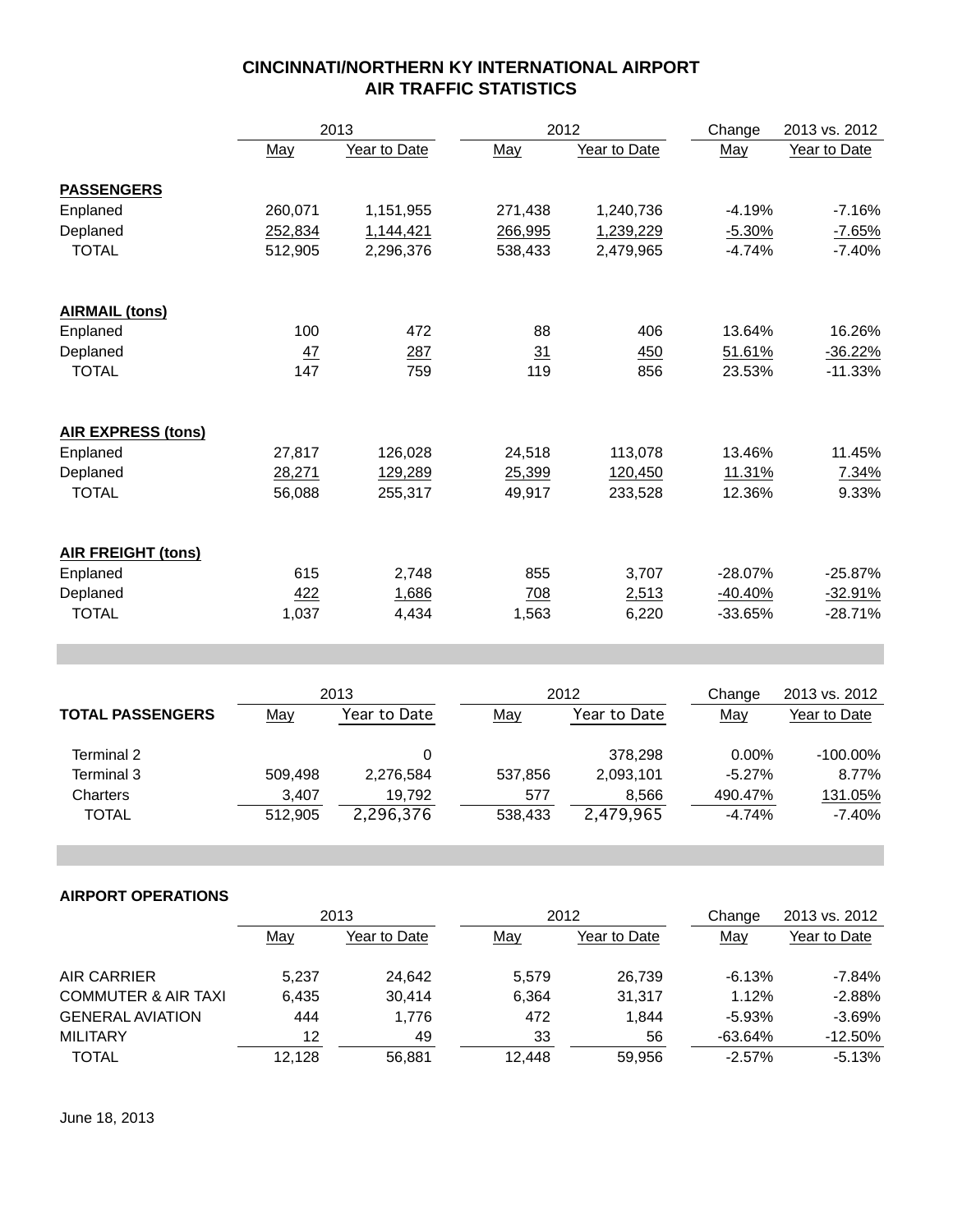|                           |             | 2013                 |             | 2012                 | Change                | 2013 vs. 2012                 |
|---------------------------|-------------|----------------------|-------------|----------------------|-----------------------|-------------------------------|
|                           | <b>June</b> | Year to Date         | <b>June</b> | Year to Date         | June                  | Year to Date                  |
|                           |             |                      |             |                      |                       |                               |
| <b>PASSENGERS</b>         |             |                      |             |                      |                       |                               |
| Enplaned                  | 272,511     | 1,424,466            | 293,154     | 1,533,890            | $-7.04%$              | $-7.13%$                      |
| Deplaned                  | 262,088     | 1,406,509            | 280,901     | 1,520,130            | $-6.70%$              | $-7.47%$                      |
| <b>TOTAL</b>              | 534,599     | 2,830,975            | 574,055     | 3,054,020            | $-6.87%$              | $-7.30%$                      |
| <b>AIRMAIL (tons)</b>     |             |                      |             |                      |                       |                               |
| Enplaned                  | 17          | 489                  | 39          | 445                  | $-56.41%$             | 9.89%                         |
| Deplaned                  | 29          | 316                  | 99          | 549                  | $-70.71%$             | $-42.44%$                     |
| <b>TOTAL</b>              | 46          | 805                  | 138         | 994                  | $-66.67%$             | $-19.01%$                     |
| <b>AIR EXPRESS (tons)</b> |             |                      |             |                      |                       |                               |
| Enplaned                  | 27,329      | 153,357              | 22,420      | 135,498              | 21.90%                | 13.18%                        |
| Deplaned                  | 27,534      | 156,823              | 22,362      | 142,812              | 23.13%                | 9.81%                         |
| <b>TOTAL</b>              | 54,863      | 310,180              | 44,782      | 278,310              | 22.51%                | 11.45%                        |
|                           |             |                      |             |                      |                       |                               |
| <b>AIR FREIGHT (tons)</b> |             |                      |             |                      |                       |                               |
| Enplaned                  | 560         | 3,308                | 684         | 4,391                | $-18.13%$             | $-24.66%$                     |
| Deplaned                  | 368         | 2,054                | 678         | 3,191                | $-45.72%$             | $-35.63%$                     |
| <b>TOTAL</b>              | 928         | 5,362                | 1,362       | 7,582                | $-31.86%$             | $-29.28%$                     |
|                           |             |                      |             |                      |                       |                               |
|                           |             | 2013                 |             | 2012                 |                       | 2013 vs. 2012                 |
| <b>TOTAL PASSENGERS</b>   | June        | Year to Date         | June        | Year to Date         | June                  | Year to Date                  |
| Terminal 2                |             | 0                    |             | 378,298              | 0.00%                 | $-100.00\%$                   |
| Terminal 3                | 526,743     | 2,802,400            | 567,526     | 2,660,627            | $-7.19%$              | 5.33%                         |
| Charters                  | 7,856       | 28,575               | 6,529       | 15,095               | 20.32%                | 89.30%                        |
| <b>TOTAL</b>              | 534,599     | 2,830,975            | 574,055     | 3,054,020            | $-6.87%$              | $-7.30%$                      |
|                           |             |                      |             |                      |                       |                               |
| <b>AIRPORT OPERATIONS</b> |             |                      |             |                      |                       |                               |
|                           | <u>June</u> | 2013<br>Year to Date | <u>June</u> | 2012<br>Year to Date | Change<br><b>June</b> | 2013 vs. 2012<br>Year to Date |
|                           |             |                      |             |                      |                       |                               |

| AIR CARRIER                    | 5.258  | 29,900 | 5.584  | 32.323 | $-5.84\%$ | $-7.50\%$ |
|--------------------------------|--------|--------|--------|--------|-----------|-----------|
| <b>COMMUTER &amp; AIR TAXI</b> | 5.970  | 36.384 | 6.476  | 37.793 | $-7.81%$  | $-3.73%$  |
| <b>GENERAL AVIATION</b>        | 587    | 2,363  | 552    | 2.396  | $6.34\%$  | $-1.38\%$ |
| MILITARY                       | 82     | 131    | 41     | 97     | 100.00%   | 35.05%    |
| TOTAL                          | 11.897 | 68.778 | 12.653 | 72.609 | $-5.97\%$ | $-5.28%$  |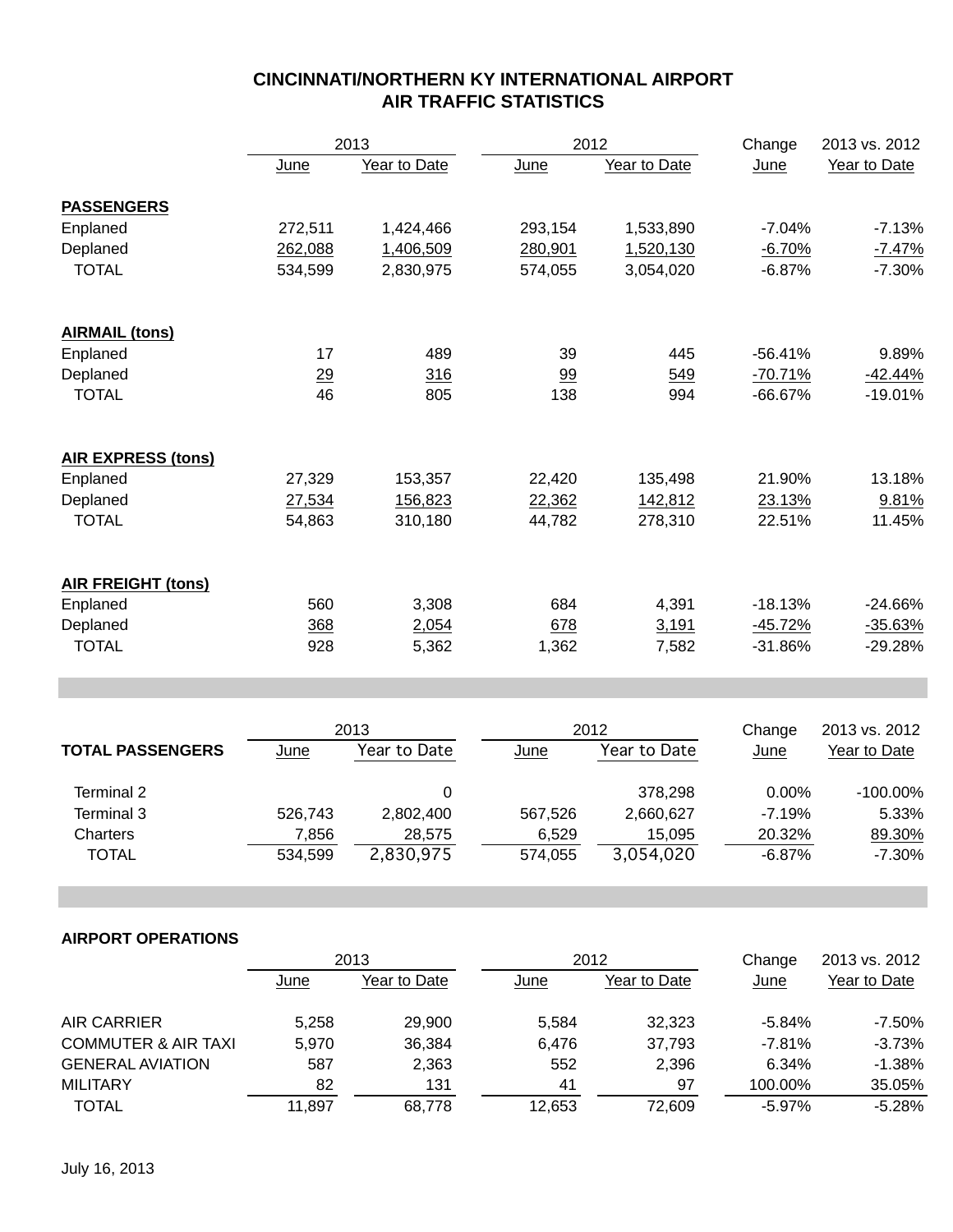|                           | 2013    |              |         | 2012         | Change   | 2013 vs. 2012 |
|---------------------------|---------|--------------|---------|--------------|----------|---------------|
|                           | July    | Year to Date | July    | Year to Date | July     | Year to Date  |
| <b>PASSENGERS</b>         |         |              |         |              |          |               |
| Enplaned                  | 267,415 | 1,691,881    | 282,953 | 1,816,843    | $-5.49%$ | $-6.88%$      |
| Deplaned                  | 265,094 | 1,671,603    | 283,180 | 1,803,310    | $-6.39%$ | $-7.30%$      |
| <b>TOTAL</b>              | 532,509 | 3,363,484    | 566,133 | 3,620,153    | $-5.94%$ | $-7.09%$      |
| <b>AIRMAIL (tons)</b>     |         |              |         |              |          |               |
| Enplaned                  | 121     | 610          | 81      | 526          | 49.38%   | 15.97%        |
| Deplaned                  | 45      | 361          | 33      | 582          | 36.36%   | $-37.97%$     |
| <b>TOTAL</b>              | 166     | 971          | 114     | 1,108        | 45.61%   | $-12.36%$     |
| AIR EXPRESS (tons)        |         |              |         |              |          |               |
| Enplaned                  | 26,330  | 179,687      | 23,911  | 159,409      | 10.12%   | 12.72%        |
| Deplaned                  | 27,392  | 184,215      | 24,494  | 167,306      | 11.83%   | 10.11%        |
| <b>TOTAL</b>              | 53,722  | 363,902      | 48,405  | 326,715      | 10.98%   | 11.38%        |
| <b>AIR FREIGHT (tons)</b> |         |              |         |              |          |               |
| Enplaned                  | 664     | 3,972        | 604     | 4,995        | 9.93%    | $-20.48%$     |
| Deplaned                  | 410     | 2,464        | 444     | 3,635        | $-7.66%$ | $-32.21%$     |
| <b>TOTAL</b>              | 1,074   | 6,436        | 1,048   | 8,630        | 2.48%    | $-25.42%$     |

|                         | 2013    |              | 2012    |              | Change   | 2013 vs. 2012 |
|-------------------------|---------|--------------|---------|--------------|----------|---------------|
| <b>TOTAL PASSENGERS</b> | July    | Year to Date | July    | Year to Date | July     | Year to Date  |
| Terminal 2              |         |              |         | 378.298      | $0.00\%$ | $-100.00\%$   |
| Terminal 3              | 524.881 | 3.327.281    | 559.899 | 3.220.526    | $-6.25%$ | 3.31%         |
| Charters                | 7,628   | 36.203       | 6,234   | 21.329       | 22.36%   | 69.74%        |
| TOTAL                   | 532.509 | 3,363,484    | 566.133 | 3,620,153    | $-5.94%$ | $-7.09%$      |

### **AIRPORT OPERATIONS**

|                                | 2013        |              |        | 2012         |           | 2013 vs. 2012 |
|--------------------------------|-------------|--------------|--------|--------------|-----------|---------------|
|                                | <u>July</u> | Year to Date | July   | Year to Date | July      | Year to Date  |
| AIR CARRIER                    | 5,303       | 35,203       | 5,661  | 37.984       | $-6.32%$  | $-7.32%$      |
| <b>COMMUTER &amp; AIR TAXI</b> | 6.071       | 42.455       | 6,218  | 44.011       | $-2.36%$  | $-3.54%$      |
| <b>GENERAL AVIATION</b>        | 305         | 2,668        | 371    | 2.767        | $-17.79%$ | $-3.58%$      |
| <b>MILITARY</b>                | 9           | 140          | 21     | 118          | $-57.14%$ | 18.64%        |
| <b>TOTAL</b>                   | 11,688      | 80.466       | 12.271 | 84,880       | $-4.75%$  | $-5.20%$      |

August 15, 2013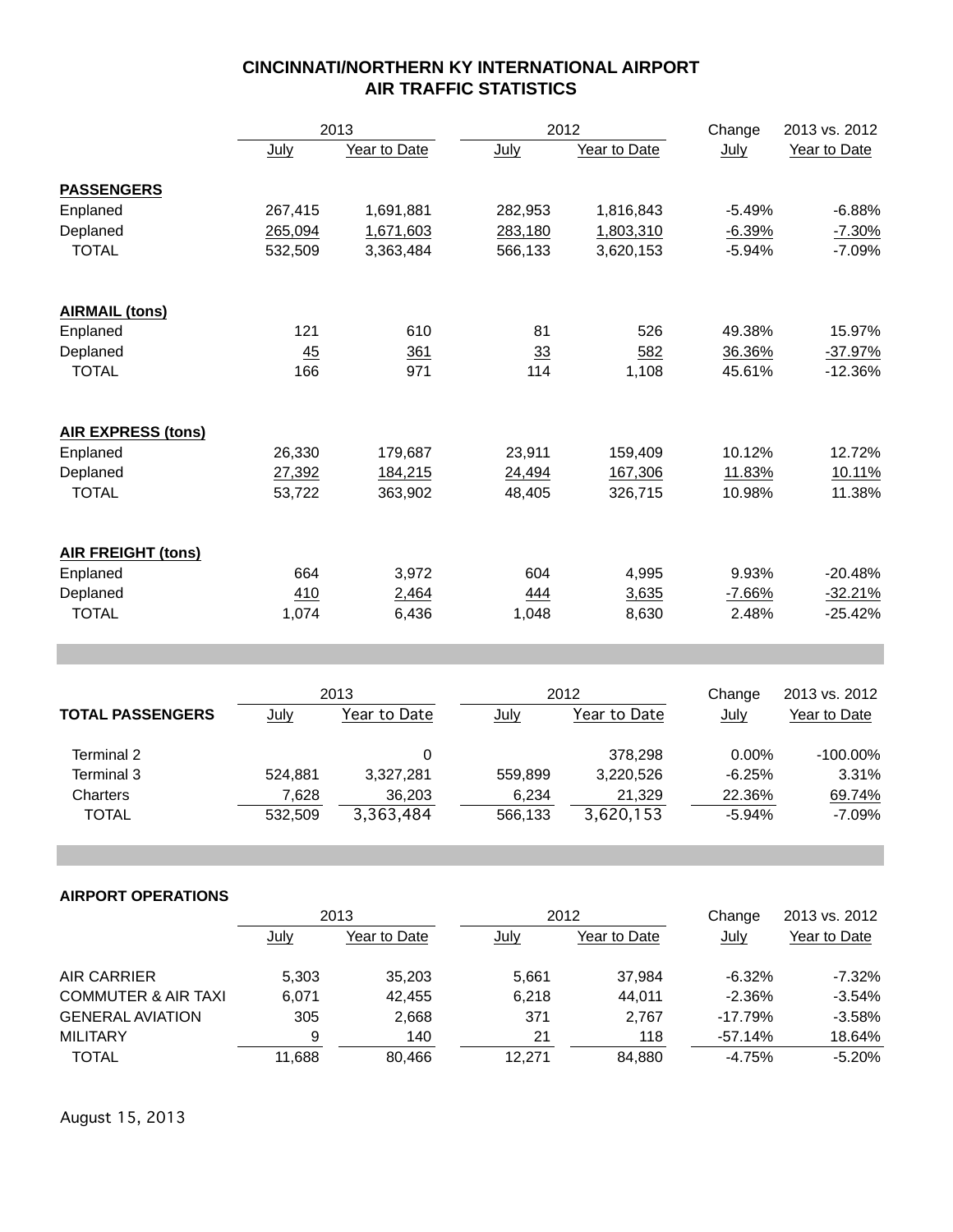|                           | 2013    |              |         | 2012         |           | 2013 vs. 2012 |
|---------------------------|---------|--------------|---------|--------------|-----------|---------------|
|                           | August  | Year to Date | August  | Year to Date | August    | Year to Date  |
| <b>PASSENGERS</b>         |         |              |         |              |           |               |
| Enplaned                  | 257,672 | 1,949,553    | 274,829 | 2,091,672    | $-6.24%$  | $-6.79%$      |
| Deplaned                  | 265,533 | 1,937,136    | 279,288 | 2,082,598    | $-4.93%$  | $-6.98%$      |
| <b>TOTAL</b>              | 523,205 | 3,886,689    | 554,117 | 4,174,270    | $-5.58%$  | $-6.89%$      |
| <b>AIRMAIL (tons)</b>     |         |              |         |              |           |               |
| Enplaned                  | 51      | 661          | 104     | 630          | $-50.96%$ | 4.92%         |
| Deplaned                  | 142     | 503          | 36      | 618          | 294.44%   | $-18.61%$     |
| <b>TOTAL</b>              | 193     | 1,164        | 140     | 1,248        | 37.86%    | $-6.73%$      |
| <b>AIR EXPRESS (tons)</b> |         |              |         |              |           |               |
| Enplaned                  | 27,330  | 207,017      | 25,549  | 184,958      | 6.97%     | 11.93%        |
| Deplaned                  | 27,891  | 212,106      | 26,254  | 193,560      | 6.24%     | 9.58%         |
| <b>TOTAL</b>              | 55,221  | 419,123      | 51,803  | 378,518      | 6.60%     | 10.73%        |
| <b>AIR FREIGHT (tons)</b> |         |              |         |              |           |               |
| Enplaned                  | 778     | 4,750        | 715     | 5,710        | 8.81%     | $-16.81%$     |
| Deplaned                  | 423     | 2,887        | 493     | 4,128        | $-14.20%$ | $-30.06%$     |
| <b>TOTAL</b>              | 1,201   | 7,637        | 1,208   | 9,838        | $-0.58%$  | $-22.37%$     |

|                         | 2013    |              | 2012          |              | Change   | 2013 vs. 2012 |  |
|-------------------------|---------|--------------|---------------|--------------|----------|---------------|--|
| <b>TOTAL PASSENGERS</b> | August  | Year to Date | <b>August</b> | Year to Date | August   | Year to Date  |  |
| Terminal 2              |         |              |               | 378.298      | $0.00\%$ | $-100.00\%$   |  |
| Terminal 3              | 517,389 | 3,844,670    | 550.555       | 3,771,081    | $-6.02%$ | 1.95%         |  |
| Charters                | 5,816   | 42,019       | 3,562         | 24,891       | 63.28%   | 68.81%        |  |
| TOTAL                   | 523.205 | 3,886,689    | 554.117       | 4,174,270    | $-5.58%$ | $-6.89%$      |  |

|                                | 2013   |              | 2012   |              | Change   | 2013 vs. 2012 |
|--------------------------------|--------|--------------|--------|--------------|----------|---------------|
|                                | August | Year to Date | August | Year to Date | August   | Year to Date  |
| <b>AIR CARRIER</b>             | 5,342  | 40.545       | 5,772  | 43.756       | $-7.45%$ | $-7.34%$      |
| <b>COMMUTER &amp; AIR TAXI</b> | 6.327  | 48,782       | 6,785  | 50.796       | $-6.75%$ | $-3.96%$      |
| <b>GENERAL AVIATION</b>        | 504    | 3,172        | 436    | 3,203        | 15.60%   | $-0.97%$      |
| <b>MILITARY</b>                | 18     | 158          | 11     | 129          | 63.64%   | 22.48%        |
| <b>TOTAL</b>                   | 12.191 | 92.657       | 13,004 | 97,884       | $-6.25%$ | $-5.34%$      |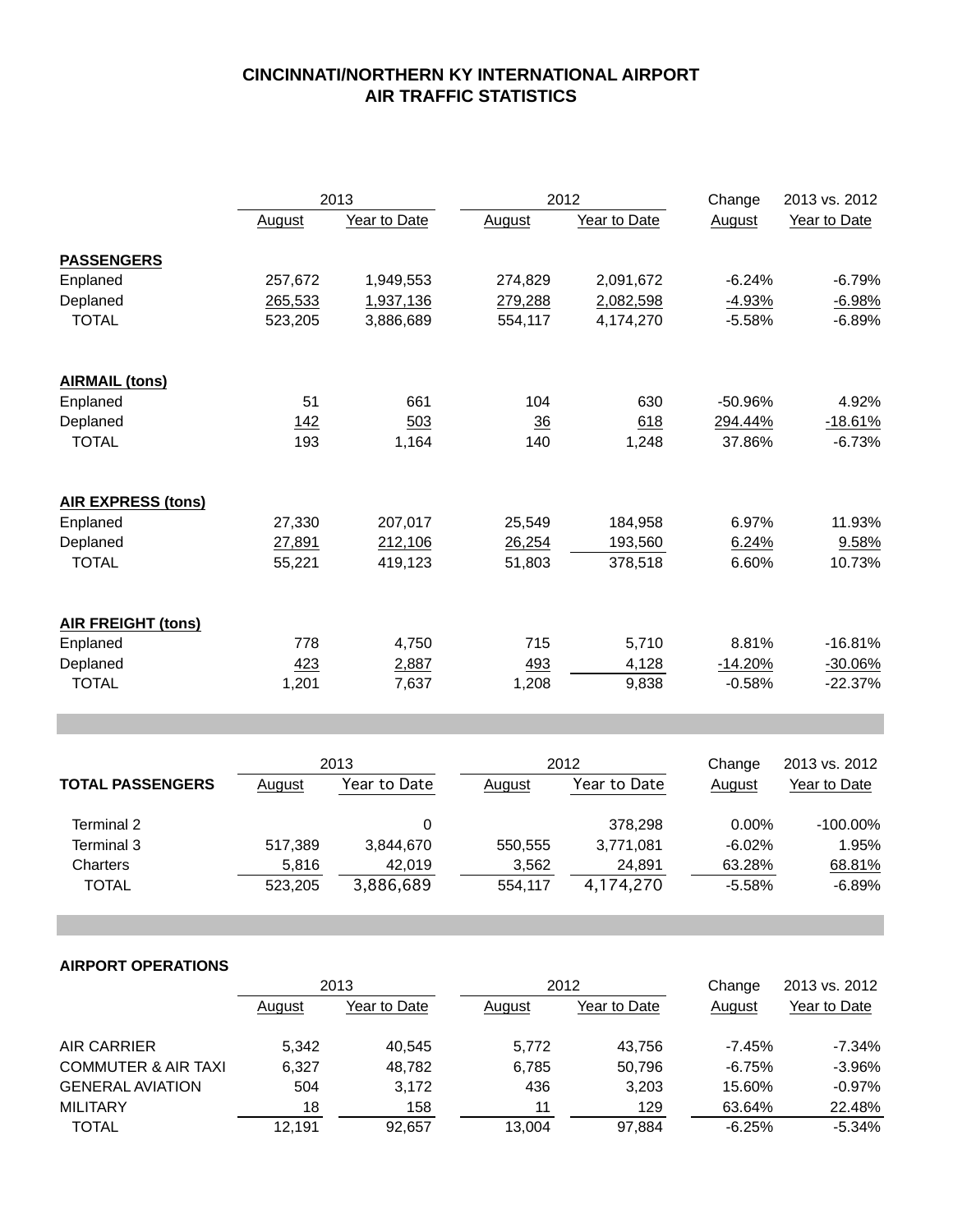|                           | 2013      |              |           | 2012         |           | 2013 vs. 2012 |
|---------------------------|-----------|--------------|-----------|--------------|-----------|---------------|
|                           | September | Year to Date | September | Year to Date | September | Year to Date  |
| <b>PASSENGERS</b>         |           |              |           |              |           |               |
| Enplaned                  | 228,059   | 2,177,612    | 232,344   | 2,324,016    | $-1.84%$  | $-6.30%$      |
| Deplaned                  | 226,821   | 2,163,957    | 229,712   | 2,312,310    | $-1.26%$  | $-6.42%$      |
| <b>TOTAL</b>              | 454.880   | 4,341,569    | 462,056   | 4,636,326    | $-1.55%$  | $-6.36%$      |
| <b>AIRMAIL (tons)</b>     |           |              |           |              |           |               |
| Enplaned                  | 124       | 785          | 132       | 762          | $-6.06%$  | 3.02%         |
| Deplaned                  | 59        | 562          | 44        | 662          | 34.09%    | $-15.11%$     |
| <b>TOTAL</b>              | 183       | 1,347        | 176       | 1,424        | 3.98%     | $-5.41%$      |
| <b>AIR EXPRESS (tons)</b> |           |              |           |              |           |               |
| Enplaned                  | 25,976    | 232,993      | 24,587    | 209,545      | 5.65%     | 11.19%        |
| Deplaned                  | 26,374    | 238,480      | 26,081    | 219,641      | 1.12%     | 8.58%         |
| <b>TOTAL</b>              | 52,350    | 471,473      | 50,668    | 429,186      | 3.32%     | 9.85%         |
| <b>AIR FREIGHT (tons)</b> |           |              |           |              |           |               |
| Enplaned                  | 718       | 5,468        | 747       | 6,457        | $-3.88%$  | $-15.32%$     |
| Deplaned                  | 461       | 3,348        | 494       | 4,622        | $-6.68%$  | $-27.56%$     |
| <b>TOTAL</b>              | 1,179     | 8,816        | 1,241     | 11,079       | $-5.00%$  | $-20.43%$     |

|                         | 2013      |              | 2012      |              | Change    | 2013 vs. 2012 |  |
|-------------------------|-----------|--------------|-----------|--------------|-----------|---------------|--|
| <b>TOTAL PASSENGERS</b> | September | Year to Date | September | Year to Date | September | Year to Date  |  |
| Terminal 1              | 320       | 320          |           |              | $0.00\%$  | 0.00%         |  |
| Terminal 2              |           | 0            |           | 378.298      | $0.00\%$  | $-100.00\%$   |  |
| Terminal 3              | 449,583   | 4,294,253    | 457.448   | 4,228,529    | $-1.72%$  | 1.55%         |  |
| Charters                | 4.977     | 46,996       | 4,608     | 29.499       | 8.01%     | 59.31%        |  |
| <b>TOTAL</b>            | 454.880   | 4,341,569    | 462.056   | 4,636,326    | $-1.55%$  | $-6.36%$      |  |

|                                | 2013      |              | 2012      |              | Change     | 2013 vs. 2012 |
|--------------------------------|-----------|--------------|-----------|--------------|------------|---------------|
|                                | September | Year to Date | September | Year to Date | September  | Year to Date  |
| AIR CARRIER                    | 4.764     | 45.309       | 5,005     | 48.761       | $-4.82%$   | $-7.08%$      |
| <b>COMMUTER &amp; AIR TAXI</b> | 6.036     | 54,818       | 6,117     | 56.913       | $-1.32%$   | $-3.68%$      |
| <b>GENERAL AVIATION</b>        | 479       | 3.651        | 421       | 3.624        | 13.78%     | 0.75%         |
| <b>MILITARY</b>                | 4         | 162          | 22        | 151          | $-81.82\%$ | 7.28%         |
| <b>TOTAL</b>                   | 11.283    | 103.940      | 11.565    | 109.449      | $-2.44\%$  | $-5.03\%$     |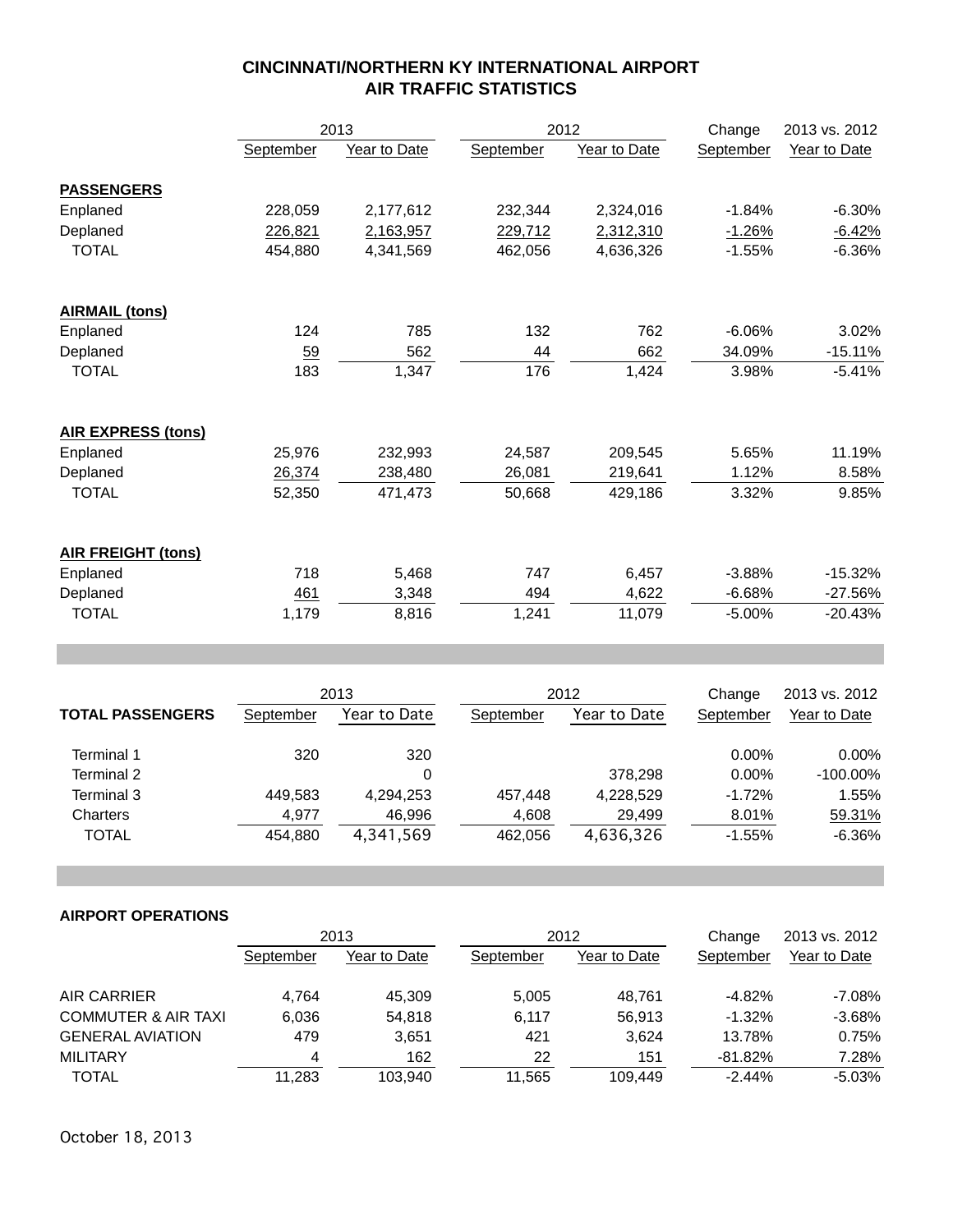|                           | 2013    |              | 2012    |              | Change    | 2013 vs. 2012 |
|---------------------------|---------|--------------|---------|--------------|-----------|---------------|
|                           | October | Year to Date | October | Year to Date | October   | Year to Date  |
| <b>PASSENGERS</b>         |         |              |         |              |           |               |
| Enplaned                  | 254,750 | 2,432,362    | 257,791 | 2,581,807    | $-1.18%$  | $-5.79%$      |
| Deplaned                  | 252,422 | 2,416,379    | 256,920 | 2,569,230    | $-1.75%$  | $-5.95%$      |
| <b>TOTAL</b>              | 507,172 | 4,848,741    | 514,711 | 5,151,037    | $-1.46%$  | $-5.87%$      |
| <b>AIRMAIL (tons)</b>     |         |              |         |              |           |               |
| Enplaned                  | 163     | 948          | 121     | 883          | 34.71%    | 7.36%         |
| Deplaned                  | 67      | 629          | 47      | 709          | 42.55%    | $-11.28%$     |
| <b>TOTAL</b>              | 230     | 1,577        | 168     | 1,592        | 36.90%    | $-0.94%$      |
| <b>AIR EXPRESS (tons)</b> |         |              |         |              |           |               |
| Enplaned                  | 29,393  | 262,386      | 25,343  | 234,888      | 15.98%    | 11.71%        |
| Deplaned                  | 29,122  | 267,602      | 26,743  | 246,384      | 8.90%     | 8.61%         |
| <b>TOTAL</b>              | 58,515  | 529,988      | 52,086  | 481,272      | 12.34%    | 10.12%        |
| <b>AIR FREIGHT (tons)</b> |         |              |         |              |           |               |
| Enplaned                  | 781     | 6,249        | 901     | 7,358        | $-13.32%$ | $-15.07\%$    |
| Deplaned                  | 552     | 3,900        | 504     | 5,126        | 9.52%     | $-23.92%$     |
| <b>TOTAL</b>              | 1,333   | 10,149       | 1,405   | 12,484       | $-5.12%$  | $-18.70%$     |

|                         | 2013    |              | 2012    |              | Change   | 2013 vs. 2012 |
|-------------------------|---------|--------------|---------|--------------|----------|---------------|
| <b>TOTAL PASSENGERS</b> | October | Year to Date | October | Year to Date | October  | Year to Date  |
| Terminal 1              | 618     | 938          |         |              | $0.00\%$ | $0.00\%$      |
| Terminal 2              |         | 0            |         | 378,298      | $0.00\%$ | $-100.00\%$   |
| Terminal 3              | 500,725 | 4,794,978    | 511,038 | 4,739,567    | $-2.02%$ | 1.17%         |
| Charters                | 5,829   | 52.825       | 3,896   | 33,395       | 49.61%   | 58.18%        |
| <b>TOTAL</b>            | 507,172 | 4,848,741    | 514.934 | 5,151,260    | $-1.51%$ | $-5.87%$      |

|                                | 2013    |              | 2012    |              | Change    | 2013 vs. 2012 |
|--------------------------------|---------|--------------|---------|--------------|-----------|---------------|
|                                | October | Year to Date | October | Year to Date | October   | Year to Date  |
| AIR CARRIER                    | 5.466   | 50,775       | 5.120   | 53.881       | 6.76%     | -5.76%        |
| <b>COMMUTER &amp; AIR TAXI</b> | 6,368   | 61,186       | 6.675   | 63,588       | $-4.60%$  | $-3.78%$      |
| <b>GENERAL AVIATION</b>        | 456     | 4,107        | 422     | 4.046        | 8.06%     | 1.51%         |
| <b>MILITARY</b>                | 5       | 167          | 22      | 173          | $-77.27%$ | $-3.47%$      |
| <b>TOTAL</b>                   | 12,295  | 116,235      | 12,239  | 121,688      | 0.46%     | $-4.48%$      |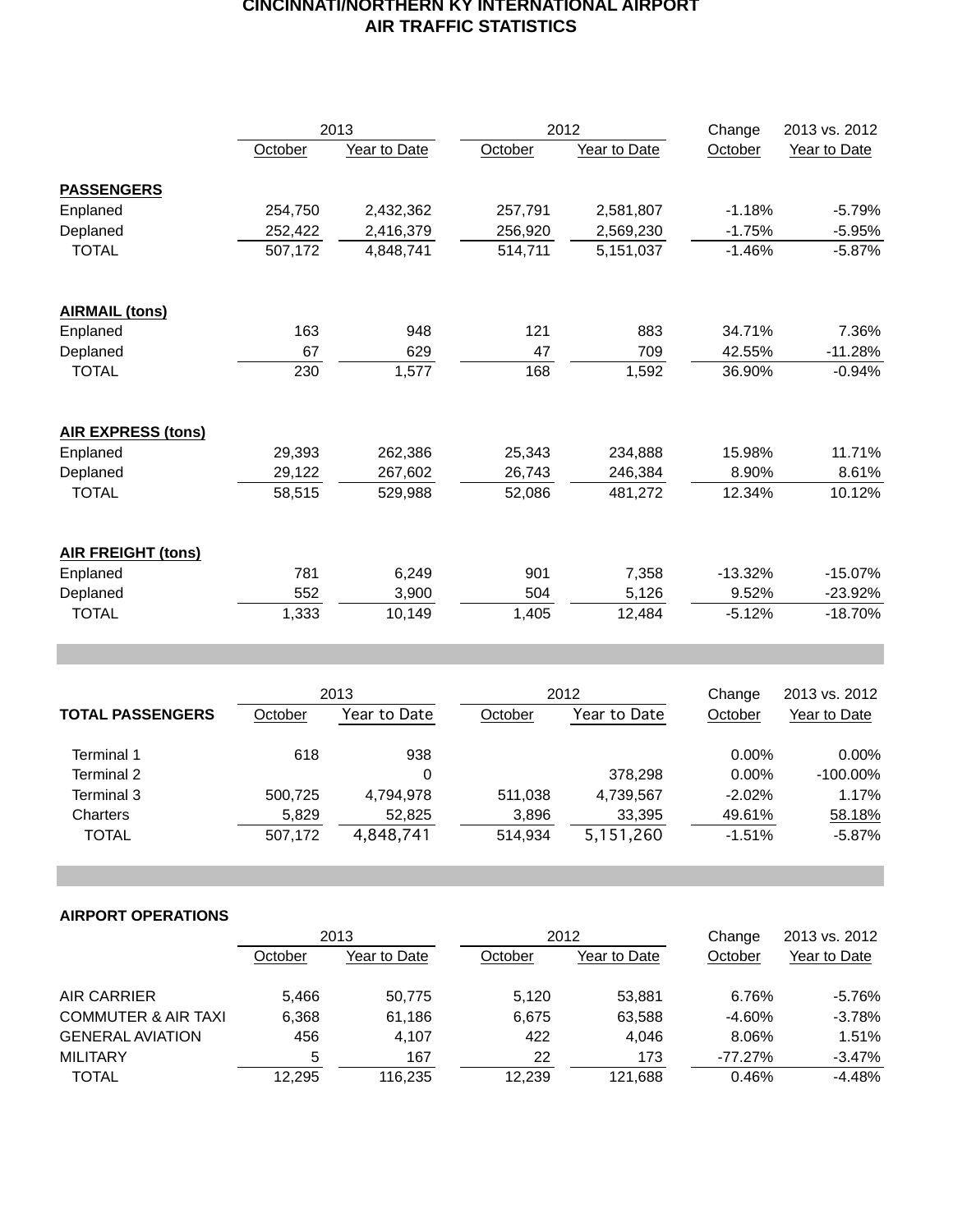|                           | 2013     |              |          | 2012         | Change    | 2013 vs. 2012 |
|---------------------------|----------|--------------|----------|--------------|-----------|---------------|
|                           | November | Year to Date | November | Year to Date | November  | Year to Date  |
| <b>PASSENGERS</b>         |          |              |          |              |           |               |
| Enplaned                  | 217,418  | 2,649,780    | 238,177  | 2,819,984    | $-8.72%$  | $-6.04%$      |
| Deplaned                  | 215,622  | 2,632,001    | 230,942  | 2,800,172    | $-6.63%$  | $-6.01%$      |
| <b>TOTAL</b>              | 433,040  | 5,281,781    | 469,119  | 5,620,156    | $-7.69%$  | $-6.02%$      |
| <b>AIRMAIL (tons)</b>     |          |              |          |              |           |               |
| Enplaned                  | 139      | 1,087        | 99       | 982          | 40.40%    | 10.69%        |
| Deplaned                  | 64       | 693          | 30       | 739          | 113.33%   | $-6.22%$      |
| <b>TOTAL</b>              | 203      | 1,780        | 129      | 1,721        | 57.36%    | 3.43%         |
| <b>AIR EXPRESS (tons)</b> |          |              |          |              |           |               |
| Enplaned                  | 28,564   | 290,950      | 25,281   | 260,169      | 12.99%    | 11.83%        |
| Deplaned                  | 28,015   | 295,617      | 26,396   | 272,780      | 6.13%     | 8.37%         |
| <b>TOTAL</b>              | 56,579   | 586,567      | 51,677   | 532,949      | 9.49%     | 10.06%        |
| <b>AIR FREIGHT (tons)</b> |          |              |          |              |           |               |
| Enplaned                  | 166      | 6,415        | 678      | 8,036        | $-75.52%$ | $-20.17%$     |
| Deplaned                  | 184      | 4,084        | 438      | 5,564        | -57.99%   | $-26.60%$     |
| <b>TOTAL</b>              | 350      | 10,499       | 1,116    | 13,600       | $-68.64%$ | $-22.80%$     |

|                         |          | 2013         | 2012     |              | Change    | 2013 vs. 2012 |
|-------------------------|----------|--------------|----------|--------------|-----------|---------------|
| <b>TOTAL PASSENGERS</b> | November | Year to Date | November | Year to Date | November  | Year to Date  |
|                         |          |              |          |              |           |               |
| Terminal 1              | 381      | 1.319        |          |              | $0.00\%$  | $0.00\%$      |
| Terminal 2              |          | 0            |          | 378.298      | $0.00\%$  | $-100.00\%$   |
| Terminal 3              | 431.829  | 5,226,807    | 464.909  | 5,204,476    | $-7.12%$  | 0.43%         |
| Charters                | 830      | 53,655       | 4.210    | 37,605       | $-80.29%$ | 42.68%        |
| TOTAL                   | 433.040  | 5,281,781    | 469.119  | 5.620.379    | $-7.69%$  | $-6.02%$      |

|                                | 2013     |              | 2012     |              | Change    | 2013 vs. 2012 |
|--------------------------------|----------|--------------|----------|--------------|-----------|---------------|
|                                | November | Year to Date | November | Year to Date | November  | Year to Date  |
| AIR CARRIER                    | 5,142    | 55.917       | 4.997    | 58,878       | 2.90%     | -5.03%        |
| <b>COMMUTER &amp; AIR TAXI</b> | 5,539    | 66,725       | 5.951    | 69,539       | $-6.92%$  | $-4.05%$      |
| <b>GENERAL AVIATION</b>        | 392      | 4.499        | 427      | 4.473        | $-8.20%$  | 0.58%         |
| <b>MILITARY</b>                | 5        | 172          | 35       | 208          | $-85.71%$ | -17.31%       |
| <b>TOTAL</b>                   | 11.078   | 127.313      | 11.410   | 133.098      | $-2.91%$  | $-4.35%$      |